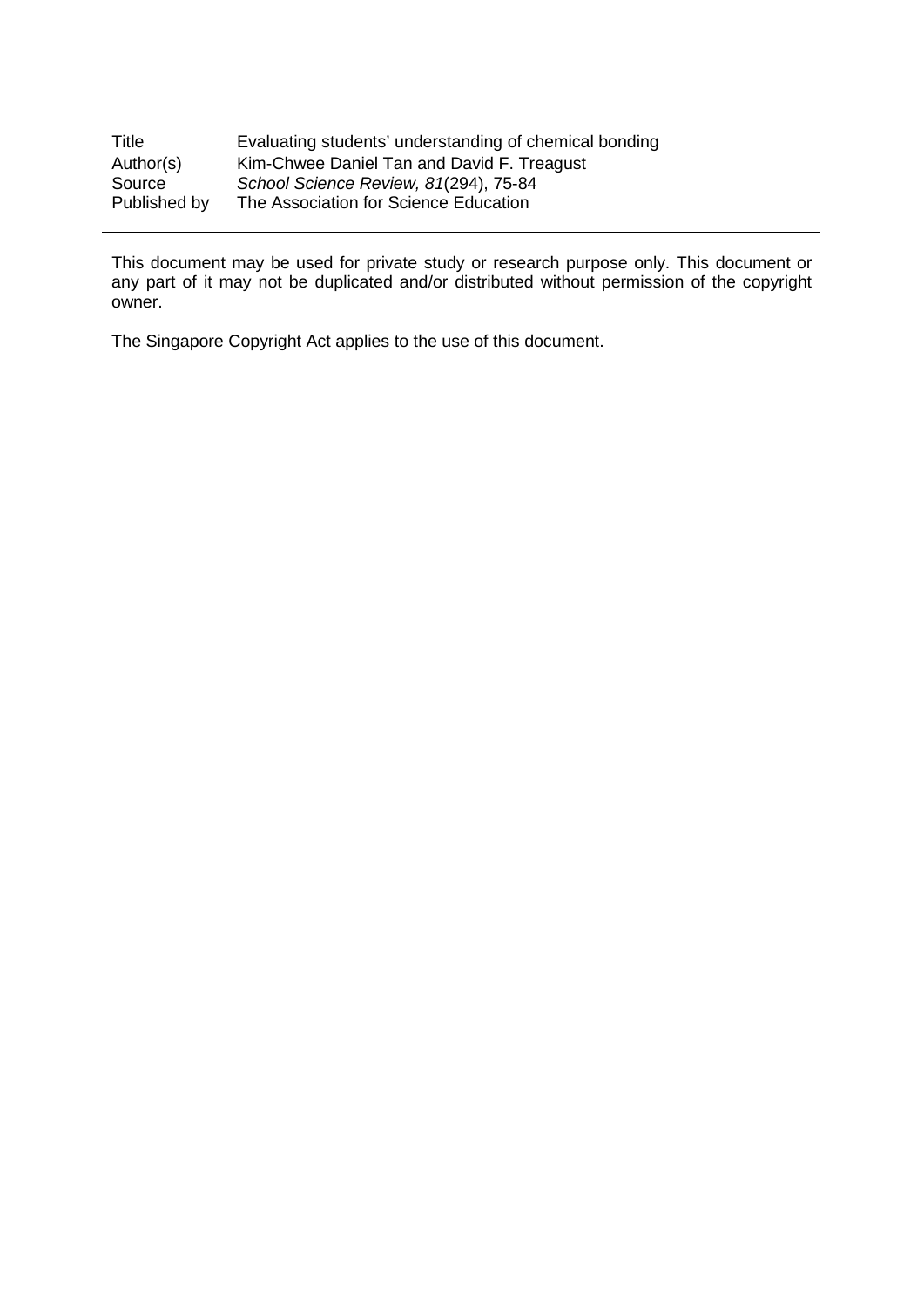# **Evaluating students' understanding of chemical bonding**

*Kim-Chwee Daniel Tan and David F. Treagust*

A two-tier multiple-choice diagnostic instrument provides an easy-to-use means of assessing 14–16 year-old students' alternative conceptions of chemical bonding

In Singapore, chemical bonding is usually taught in the early part of the third year of secondary school, when 14–15 year-old students study chemistry as a subject for the first time. Chemical bonding is an abstract topic, something far removed from the daily experiences of secondary school students; one cannot see an atom, its structure and how it reacts with other atoms. Thus many students have difficulty in understanding the concepts in chemical bonding, and there is great potential for the formation of alternative conceptions.

## **Student difficulties with chemical bonding**

Previous research, usually interviews or diagnostic tests, with students inAustralian grades 11 and 12 (aged 16–18 years), has identified a range of difficulties with understanding chemical bonding. A review of related research on particles with students aged 8–18 years

#### ABSTRACT

Problems students encounter with understanding the abstract concept of chemical bonding, as revealed in previous research, are outlined. The development of a two-tier multiple-choice diagnostic instrument for assessing alternative conceptions about chemical bonding held by 14–16 year-olds is described. The instrument was administered to 119 chemistry students and the results analysed. The common alternative conceptions they were found to hold are listed and discussed. It was found that this instrument provided an easy-to-administer tool, providing results in a readily accessible form.

(Driver *et al*., 1994) identified several problems in learning this topic. Using interviews, Butts and Smith (1987) found that most grade 12 chemistry students associated sodium chloride with ionic bonding and the transfer of electrons from sodium to chloride, but many did not understand the three-dimensional nature of ionic bonding in solid sodium chloride.Afew students thought sodium chloride exists as molecules, and these molecules were held together in the solid by covalent bonds. Others thought that sodium and chlorine atoms were bonded covalently but that ionic bonds between these molecules produced the crystal lattice. A threedimensional ball-and-stick model of sodium chloride also caused confusion among the students as many interpreted the six wires attached to each ball (ion) as each representing a bond of some sort.

In interviews with grade 12 students, Griffiths and Preston (1992) identified 52 misconceptions, grouped into 11 categories, relating to the fundamental characteristics of atoms and molecules. They found that many students regard matter as continuous, and some believe that water molecules are held together by something external to the molecules and that heat causes water molecules to expand leading to their separation in melting. Using similar research techniques, Harrison and Treagust (1996) probed 48 grade 8–10 students' mental models of atoms and molecules, and found that many students prefer models of atoms and molecules that depict these entities as discrete, concrete structures. Several students concluded that atoms can reproduce and grow and that atomic nuclei divide. Electron shells were visualised by the students as shells that enclose and protect atoms, while electron clouds were structures in which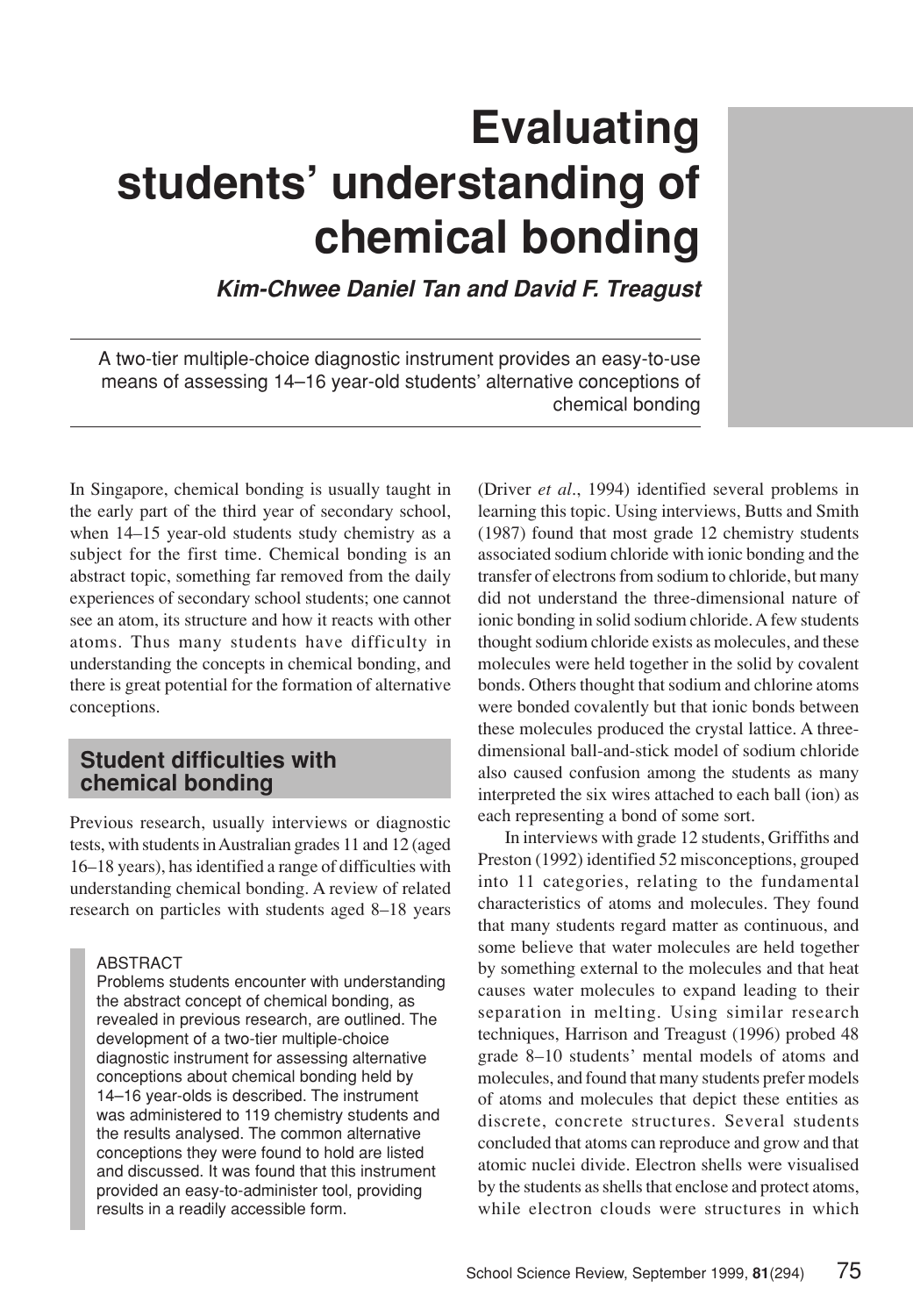electrons were embedded. Harrison and Treagust propose that student understanding breaks down when students mistake the analogical models, used by teachers or given in textbooks, for reality.

In an effort to make better sense of these and related aspects of students' understanding of bonding, Taber (1994) describes the tendency of students to think of an 'ion-pair molecule' as a 'molecular framework' and suggests that many students adopt the alternative molecular framework because they believe:

- that the atomic electronic configuration determines the number of ionic bonds formed;
- that bonds are only formed between atoms that donate/accept electrons;
- that ions interact with the counter-ions around them, but for those not ionically bonded these interactions are just forces.

Results from the administration of a diagnostic instrument on ionic bonding (Taber, 1997) support the above conjectures. Taber and Watts (1996) focus on students' use of anthropomorphic language in science and argue that anthropomorphic language is common amongst scientists as well as science students. However, caution is required in the use of anthropomorphic language; although it can aid communication and understanding, it can be an impediment to further learning. Taber and Watts give the example of the 'full outer shell' heuristic approach of most students, which is of little help in discussing bond polarity, hydrogen bonding, van der Waals'forces and many other important bonding phenomena (p. 565). Taber (1998) argues that students' use of the octet rule, to explain chemical reactions and chemical bonding, forms the basis of an alternative conceptual framework for understanding chemistry.This octet rule framework can be used to explain why students see bond types as a dichotomy, believe in ionic molecules and consider 'proper bonds' and 'just forces' to be ontologically distinct rather than just different in magnitude (p. 606).

An alternative approach to identifying students' understandings with diagnostic tests found that students had difficulties with bond polarity, shape of molecules, polarity of molecules, intermolecular forces and the octet rule (Peterson, 1986; Peterson and Treagust, 1989; Peterson, Treagust and Garnett, 1989; and Goh, Khoo and Chia, 1993). For example, Peterson and Treagust (1989) highlighted that intermolecular forces were incorrectly identified, by 23 per cent of the students in their study, as the forces within a molecule, and by 33 per cent of the students as the forces present within a continuous covalent solid. The students were equating intermolecular forces with covalent bonds and were not aware of the variations in strength of covalent bonds compared with intermolecular forces.

## **Diagnosing student understanding**

Methods used to determine students' understanding of concepts include concept mapping (Novak, 1996), interviews (Carr, 1996) and multiple-choice diagnostic instruments (Treagust, 1988, 1995). However, multiple-choice diagnostic instruments are more readily administered and scored than the other methods, and thus are particularly useful for classroom teachers.

The two-tier multiple-choice diagnostic instrument on covalent bonding and structure developed by Peterson (1986) to determine 16–18 year-old Australian students' alternative conceptions of covalent bonding could not be used to determine the alternative conceptions of chemical bonding held by Secondary Three and Four students (14–16 year-olds) in Singapore, because much of its content is not taught at this level. Consequently, a two-tier multiple-choice diagnostic instrument to identify Secondary Three and Four students' alternative conceptions in basic chemical bonding was developed by Tan (1994).

## **The diagnostic instrument**

The content of the instrument was based on a list of propositional knowledge and a concept map (Figure 1) which were validated by a tertiary academic and three experienced chemistry teachers. The instrument was developed and refined, in 1994, through two pilot studies, and the final version of the instrument was validated by two senior chemistry teachers and a tertiary science educator. Three items in the diagnostic instrument were modified from three items in the diagnostic instrument developed by Peterson (1986). The remaining items were developed from interviews with students, the study of student-drawn concept maps, past examination questions and personal teaching experiences. The areas of alternative conception highlighted by each question are given in Table 1.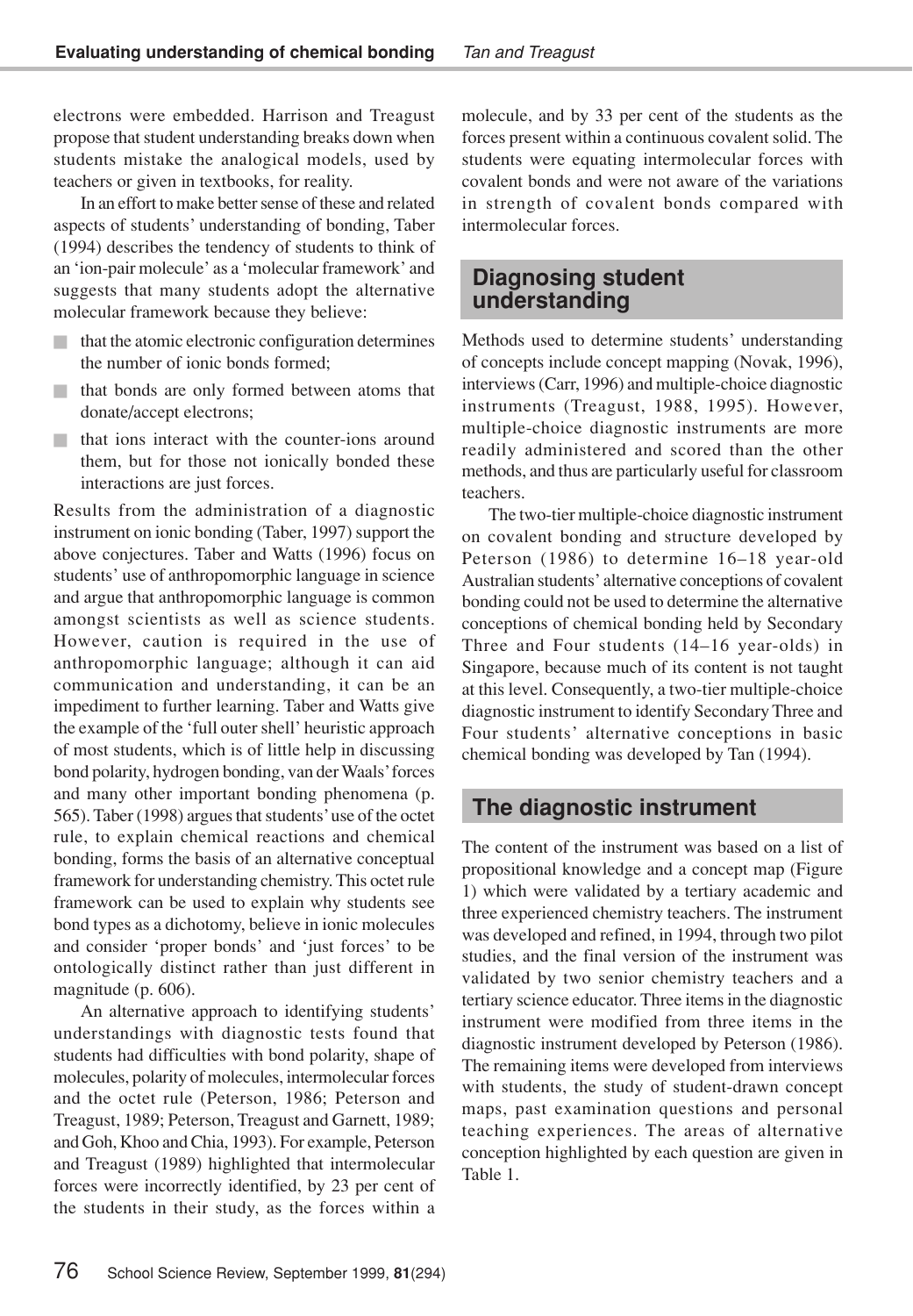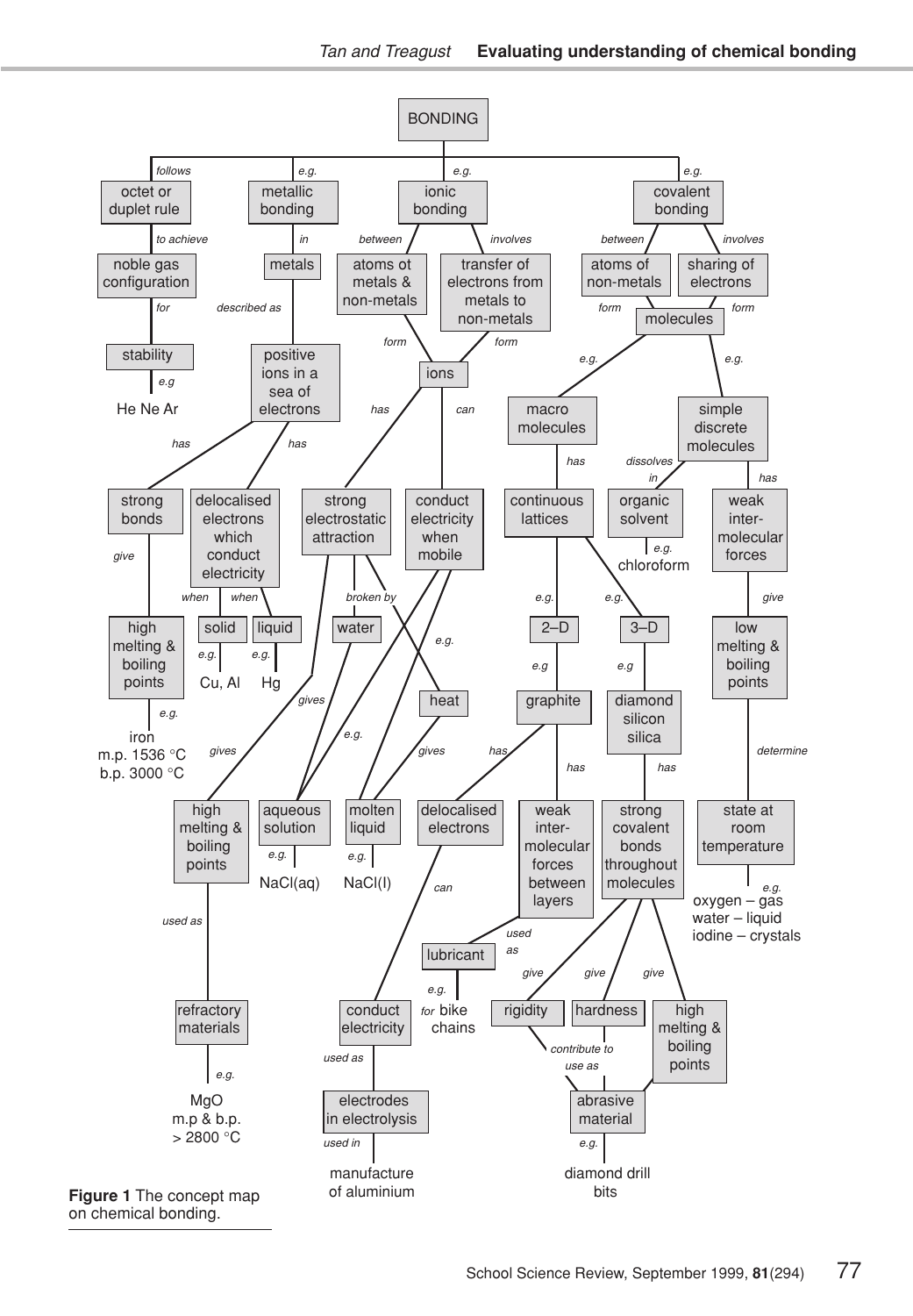**Table 1** Areas of alternative conception highlighted by each item of the test instrument.

|   | Item no. Areas of alternative conception |
|---|------------------------------------------|
| 1 | bonding, lattice                         |
| 2 | lattice, intermolecular forces           |
| 3 | bonding                                  |
| 4 | bonding, intermolecular forces           |
| 5 | electrical conductivity of graphite      |
| 6 | bonding                                  |
| 7 | lattice                                  |
| 8 | intermolecular forces                    |
| 9 | lattice, intermolecular forces           |

The instrument was reviewed in early 1998 and minor changes were made to it. The revised instrument (see Appendix) was then administered, in April 1998, to 119 Secondary Four (15–16 year-old) chemistry students from the same secondary school. Students' responses to each item of the test were collated according to their selection of particular response combinations. If a student did not select a response to both parts of an item, then it was not included in the analysis. The results of this scoring process are given in Table 2.

## **Results and discussion**

Evidence of a student holding an alternative conception was established by the student choosing an incorrect answer and/or choosing an incorrect reason (Peterson *et al*., 1989).Alternative conceptions are listed, inTable 3, only if they existed in at least 10 per cent of the student sample; a higher minimum value would possibly eliminate some valid alternative conceptions from the results (Peterson, 1986). They are grouped and discussed under the categories of bonding, lattices, intermolecular and intramolecular forces and electrical conductivity of graphite.

## **Bonding**

The alternative conceptions relating to bonding show that some students in the sample were confused about the differences between covalent and ionic bonding. In item 1, only 16.7% of Secondary Four students pointed out that sodium chloride forms an ionic lattice. A high percentage of the students (80.4%) believed that sodium chloride exists as molecules, and 46.1% thought that one sodium ion and one chloride ion form an 'ion-pair molecule' (Taber, 1994).

| <b>Table 2</b> The percentage of Secondary Four (15–16   |
|----------------------------------------------------------|
| year-old) students ( $n = 119$ ) selecting each response |
| combination.                                             |

| ltem                                                      | Answer<br>chosen | A       | Reason chosen<br>B | С       | D       |  |  |
|-----------------------------------------------------------|------------------|---------|--------------------|---------|---------|--|--|
| 1                                                         | ı                | 22.5    | 46.1               | 7.8     | 3.9     |  |  |
|                                                           | Ш                | 1.0     | 1.0                | $16.7*$ | 1.0     |  |  |
| $\overline{c}$                                            | ı                | 0       | 2.9                | 0       | 0       |  |  |
|                                                           | Ш                | 0       | $21.6*$            | 13.7    | 61.8    |  |  |
| 3                                                         | ı                | 20.0    | 2.0                | $46.0*$ | 10.0    |  |  |
|                                                           | Ш                | 3.0     | 9.0                | 4.0     | 6.0     |  |  |
| 4                                                         | ı                | 5.1     | 14.3               | 3.1     | $50.0*$ |  |  |
|                                                           | Ш                | 1.0     | 2.0                | 24.5    | 0       |  |  |
| 5                                                         | ı                | $29.4*$ | 9.8                | 13.7    | 29.4    |  |  |
|                                                           | Ш                | 5.9     | 2.0                | 7.8     | 2.0     |  |  |
| 6                                                         | I                | 18.0    | 2.0                | 3.0     | 10.0    |  |  |
|                                                           | Ш                | 2.0     | 4.0                | $58.0*$ | 3.0     |  |  |
| 7                                                         | I                | 8.2     | 7.2                | 21.6    | 9.3     |  |  |
|                                                           | Ш                | 3.1     | $41.2*$            | 6.2     | 3.1     |  |  |
| 8                                                         | ı                | 21.4    | 21.4               | 5.8     | $33.0*$ |  |  |
|                                                           | Ш                | 4.9     | 7.8                | 0       | 5.8     |  |  |
| 9                                                         | ı                | 17.8    | 24.8               | $27.7*$ | 5.0     |  |  |
|                                                           | $\mathsf{II}$    | 6.9     | 5.0                | 10.9    | 2.0     |  |  |
| Note: *This indicates the correct answer for the<br>item. |                  |         |                    |         |         |  |  |

Taber (1994) and Tan (1994) believe that a factor which encourages students to adopt the molecular framework could be the way ionic bonding is presented.Teachers illustrate ionic bonding by drawing the transfer of an electron from a sodium atom to a chlorine atom to form a positive sodium ion and a negative chloride ion. They then point to the pair of ions and say that the sodium and chloride ions are attracted by strong electrostatic forces.Thus the picture of a discrete unit of sodium chloride can be implanted in the minds of the students. Ionic lattices are typically only introduced a few lessons later when the students learn about the structure of solids; many of them would not make the link between the formation of ionic bonds and ionic lattices.

Some students have the idea that when atoms of metals and non-metals combine, they form covalent bonds. They see that by sharing electrons, the nonmetals complete their octet of outermost shell electrons, but they neglect the outermost shell of metal atoms. They need to draw out the 'molecules' of ionic compound and have their attention focused on the fact that the metal atom cannot achieve a stable octet if it forms covalent bonds. Taber (1997) suggests that the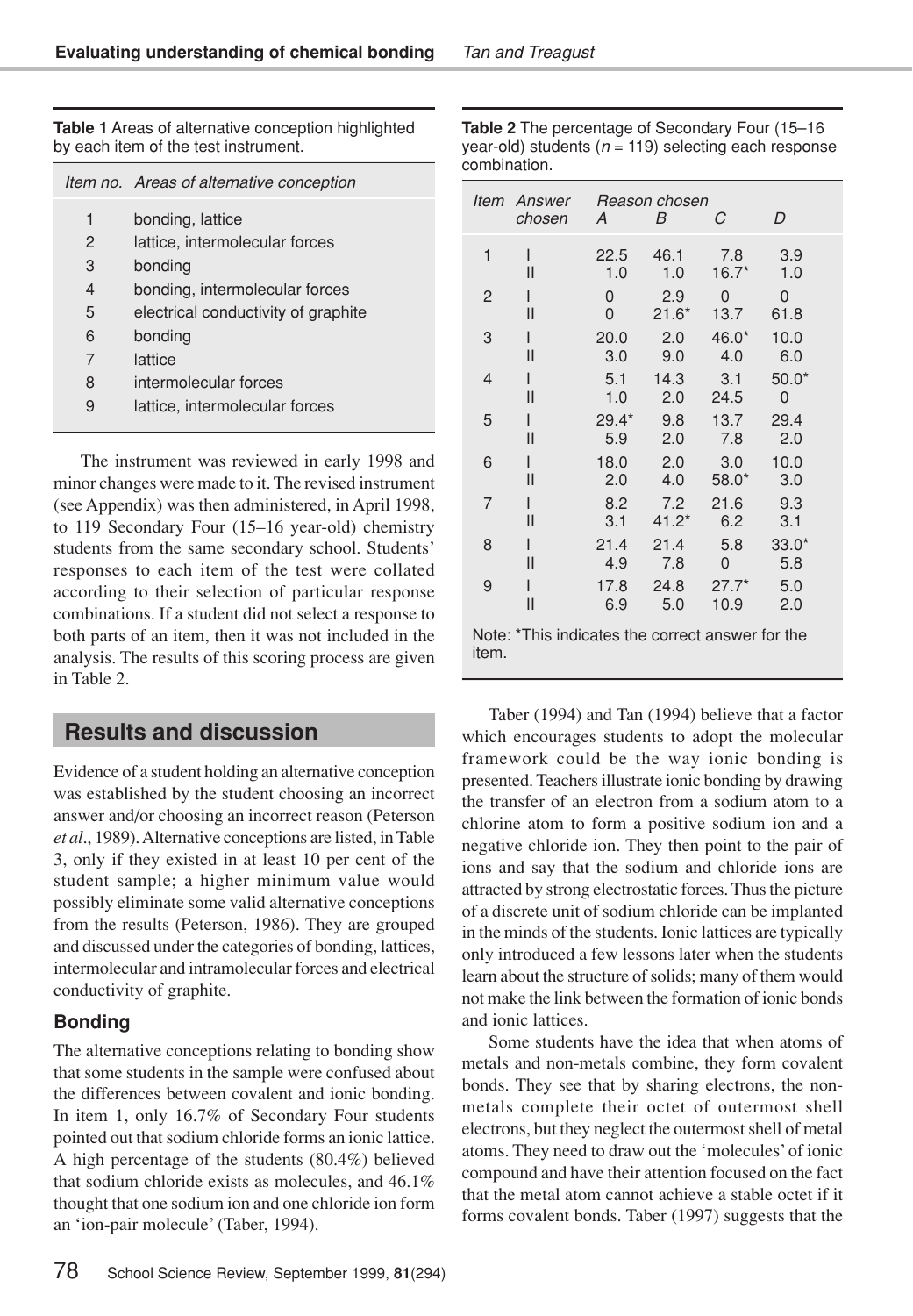**Table 3** Common alternative conceptions of chemical bonding held by Secondary Four (15–16 years old) students (*n* = 119).

| Alternative conception                                                                                                                                             | Choice<br>combination        | Percentage of<br>students holding<br>the alternative<br>conception |
|--------------------------------------------------------------------------------------------------------------------------------------------------------------------|------------------------------|--------------------------------------------------------------------|
| <b>Bonding</b>                                                                                                                                                     |                              |                                                                    |
| Metals and non-metals form molecules                                                                                                                               | Item $1$ [I]                 | 80.4                                                               |
| Metals and non-metals combine to form molecules consisting<br>of oppositely charged ions                                                                           | Item $1$ [IB]                | 46.1                                                               |
| Atoms of a metal and a non-metal share electrons to form molecules                                                                                                 | Item $1$ [IA]                | 22.5                                                               |
| A metal is covalently bonded to a non-metal to form a molecule                                                                                                     | Item 6 [IA]<br>Item $6$ [IB] | 18.0<br>10.0                                                       |
| Metals and non-metals form strong covalent bonds                                                                                                                   | Item $4$ [IB]                | 14.3                                                               |
| lonic compounds exist as molecules formed by covalent bonding                                                                                                      | Item $3$ [IA]                | 20.0                                                               |
| In ionic bonding, the number of electrons transferred depends only on<br>the number of electrons that the atoms of the non-metal need to<br>achieve a stable octet | Item 3 [ID]                  | 10.0                                                               |
| Lattice                                                                                                                                                            |                              |                                                                    |
| A macromolecule is composed of covalently bonded molecules                                                                                                         | Item 2 [IIC]<br>Item $7$ [C] | 13.7<br>27.8                                                       |
| When atoms of an element are covalently bonded, they will form<br>macromolecules                                                                                   | Item $7$ [D]                 | 12.4                                                               |
| The high viscosity of a molecular solid is due to the presence of layers<br>of covalently bonded atoms                                                             | Item 9 [IA]                  | 17.8                                                               |
| Simple molecular solids consist only of small molecules made up of<br>two to four atoms                                                                            | Item $7$ [A]                 | 11.3                                                               |
| Intermolecular and intramolecular forces                                                                                                                           |                              |                                                                    |
| Metals and non-metals form molecules with weak intermolecular forces                                                                                               | Item $4$ [IIC]               | 24.5                                                               |
| There are strong intermolecular forces in a macromolecule                                                                                                          | Item 2 [IID]                 | 61.8                                                               |
| A macromolecule consists of molecules with weak intermolecular forces                                                                                              | Item 9 [IIC]                 | 10.9                                                               |
| The strength of intermolecular forces is determined by the strength of<br>the covalent bonds present in the molecules                                              | Item 8 [IA]                  | 21.4                                                               |
| Covalent bonds are broken when a substance changes state                                                                                                           | Item $8$ [IB]                | 21.4                                                               |
| Molecular solids consist of molecules with weak covalent bonding<br>between the molecules                                                                          | Item 9 [IB]                  | 24.8                                                               |
| <b>Electrical conductivity of graphite</b>                                                                                                                         |                              |                                                                    |
| Graphite conducts electricity because it has layers of carbon atoms<br>which can slip over each other                                                              | Item $5$ [C]                 | 21.5                                                               |
| Graphite conducts electricity because in graphite some carbon atoms<br>are delocalised and they conduct electricity                                                | Item $5$ [D]                 | 31.4                                                               |

teaching of covalent bonding before ionic bonding could result in the learner tending to perceive ion-pairs as molecules and interpreting electrovalency as a determinant of the number of bonds a species forms (p. 94). This, together with the octet rule framework (Taber, 1998), could explain why in item 6, 18% chose IA and 10% selected IB to represent the species formed

when A and B react.

In item 3, 10.0% (ID) did not have a thorough understanding of the octet rule in ionic bonding. They were able to apply it to ensure that both the metal and the non-metal ions had stable octets of electrons, but did not consider the ratio of the metal and non-metal ions required.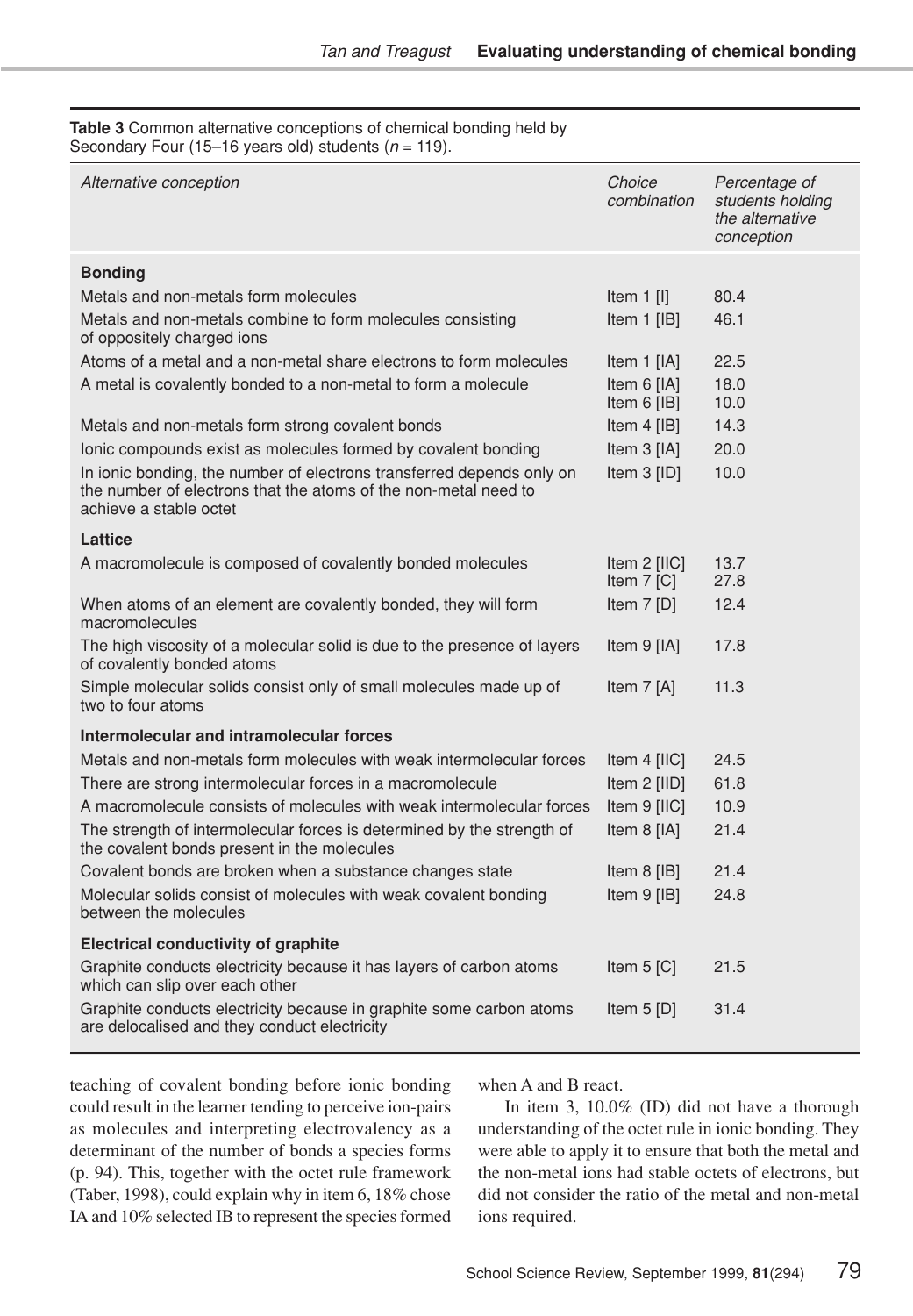## **Lattices**

The alternative conceptions relating to lattices indicated that students in the sample were confused with regard to the nature of continuous covalent and molecular lattices. As in Peterson *et al*. (1989), continuous covalent lattices and ionic lattices were often described as having molecular properties, and molecular lattices were often described as having properties of continuous covalent lattices. In items 2 and 7, many students believed that macromolecules are composed of covalently bonded molecules.

In item 9, 17.8% (IA) liken XYZ, a product with a smooth, thick, cream-like texture, to graphite; they tend to picture graphite as something viscous because of its lubricating property and not as a solid which can be deformed easily. In item 7, it would seem that some students take the term 'simple' to mean 'uncomplicated or small' and thus hold the alternative conception that the molecules in simple molecular lattices are made up of two to four atoms. Some students believed that macromolecules were big molecules formed when smaller molecules were bonded together; they did not understand that macromolecules are formed by covalently bonded atoms. The third alternative conception in item 7 might have arisen because some students overgeneralised what they had learnt about diamond, silicon and graphite, thinking that all covalently bonded atoms form macromolecules.

### **Intermolecular and intramolecular forces**

The alternative conceptions relating to intermolecular forces illustrate that the students in the sample were confused about the nature of, and the difference between, intermolecular and intramolecular forces. In item 2, 61.8% (IID) indicated that strong intermolecular forces exist in a continuous covalent lattice. Peterson *et al.* (1989) reported similar findings, with 48% of grade 11 and 33% of grade 12 students having the same alternative conception. The Secondary Four students did not understand the nature of continuous covalent lattices and the forces in such lattices. An alternative explanation would be that they did not realise that silicon carbide is a macromolecule; they thought that silicon carbide forms simple molecules with one atom of silicon sharing four electrons with one atom of carbon. This might give rise to the belief that there are strong intermolecular forces in silicon carbide to explain its high melting and boiling points.

In item 8, 21.4% (IA) indicated that the strength of intermolecular forces is determined by the strength of the covalent bonds present in molecules. Peterson (1986) reported that 49% of grade 11 and 17% of grade 12 students in his study believed that covalent bonds are broken when a substance changes state; 21.4% (IB) of the students in this study have the same belief. The above showed that the students have not understood the nature of intermolecular forces in a molecular solid and the strength of intermolecular forces compared with that of the covalent bonds within a molecule, or what happens when a substance changes state and when it decomposes. More evidence of students' confusion about intermolecular and intramolecular forces can be seen in item 9, where 10.9% (IIC) stated that weak intermolecular forces exist in continuous covalent lattices and 24.8% (IB) indicated that molecular solids consist of molecules with weak covalent bonding between molecules.

## **Electrical conductivity of graphite**

In item 5, the alternative conceptions relating to the electrical conductivity of graphite illustrate that the students in the sample did not understand the concept of delocalisation of electrons in graphite. Only 27.7% understood that only three of the four valence electrons in an atom of carbon in graphite are involved in bonding, the fourth electron being delocalised within the layers of atoms, giving rise to the electrical conductivity of graphite.Anumber of students (13.7%) believed that the movement of the layers of atoms in graphite gives rise to its electrical conductivity. This might be because they were taught that mobile electrons and ions conduct electricity and therefore the layers of atoms could also conduct electricity because they could move. More than a quarter of the students thought that 'delocalised atoms' were responsible for conducting electricity in graphite. In graphite, one carbon atom is bonded to three other carbon atoms, but in diamond one carbon atom is bonded to four other atoms. Thus students may believe that there are 'free' carbon atoms in graphite which move about and are responsible for conducting electricity.

## **Conclusions**

The results from the administration of the chemical bonding diagnostic instrument agree with many of the findings from research on bonding conducted by, for example, Butts and Smith (1987), Peterson (1986), Peterson *et al*.(1989) andTaber (1994, 1997 and 1998). The study also highlighted another area of student difficulty in relation to understanding bonding, that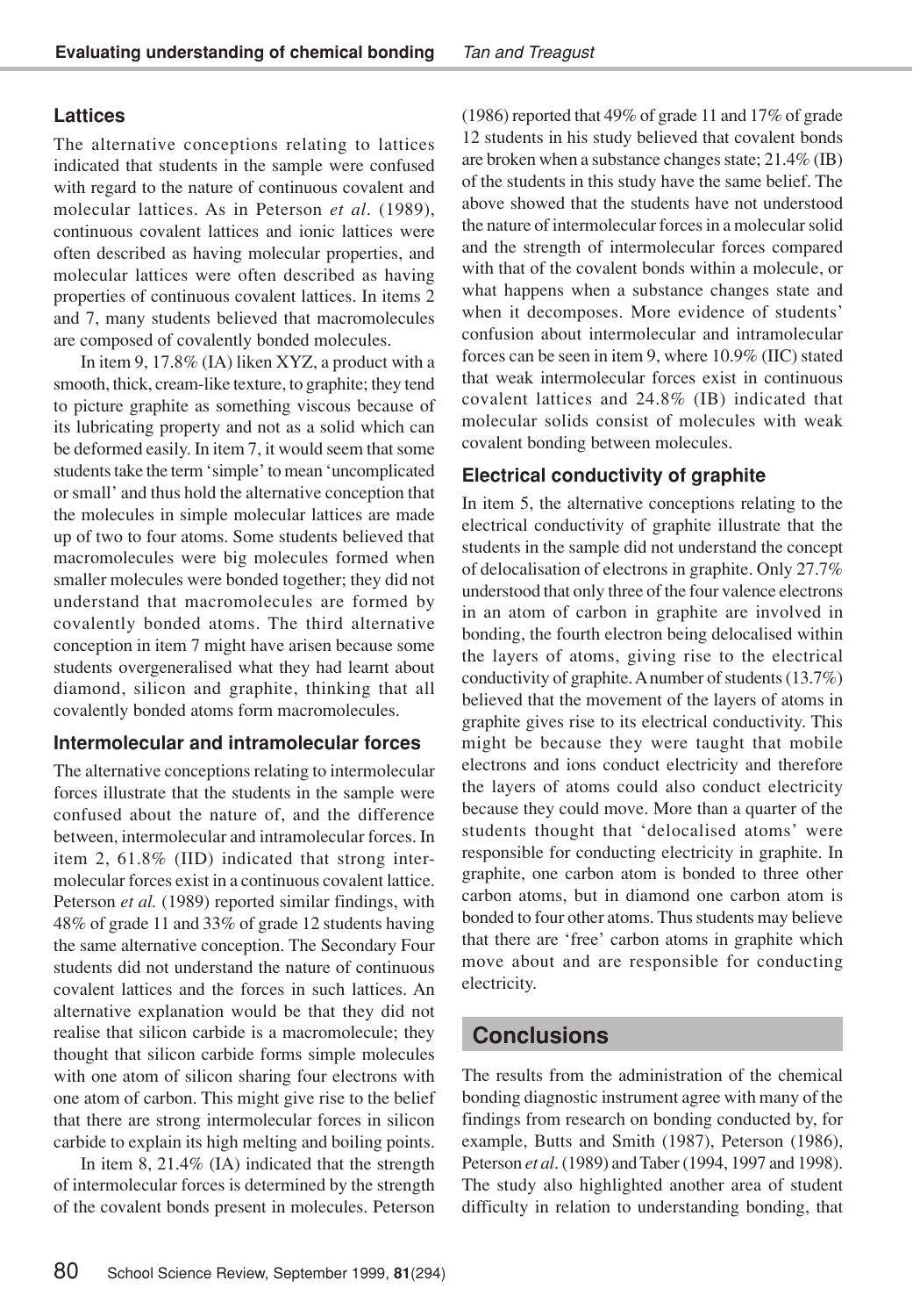is, the concept of delocalisation of electrons and the electrical conductivity of graphite. An important outcome of this study is the development of a diagnostic instrument that can be used by teachers of 14–16 year-old students studying chemistry.

To date, although considerable research has highlighted problems in students' learning about chemical bonding, there have been few avenues for classroom teachers to easily utilise this information. This pencil-and-paper, two-tier diagnostic instrument addresses this need. It is easy to administer and the results obtained can be analysed in a shorter time than student concept maps and interviews. The 'Chemical Bonding Diagnostic Instrument' allows teachers to assess their students' understanding of the concepts and propositional statements relating to chemical bonding, and to identify alternative conceptions during the course of instruction or immediately after the completion of the topic.

Duit, Treagust, and Mansfield (1996) state that investigating students' conceptions not only reveals important insights into students' ways of thinking and understanding, but can also help teachers to see their own views in totally new ways.This can result in major reconstruction of their science knowledge or their conviction of how this knowledge should be presented in class. Teachers will be more receptive and willing to try or develop alternative teaching strategies if they find that their present methods are inadequate in addressing students' difficulties. Thus the quality of teaching and learning would be raised as teachers would be teaching for understanding of concepts, and not merely for the acquisition of facts (Peterson *et al*., 1989).

#### **References**

- Butts, B. and Smith, R. (1987) HSC chemistry students' understanding of the structure and properties of molecular and ionic compounds. *Research in Science Education*, **17**, 192–201.
- Carr, M. (1996) Interviews about instances and interviews about events. In *Improving teaching and learning in science and mathematics*, ed. Treagust, D. F., Duit, R. and Fraser, B. J. pp. 44–53. New York: Teachers College Press.
- Driver, R., Squires, A., Rushworth, P. and Wood-Robinson, V. (1994) *Making sense of secondary science: research into children's ideas*. London:Routledge.
- Duit, R., Treagust, D. F. and Mansfield, H. (1996) Investigating student understanding as a prerequisite to improving teaching and learning in science and mathematics. In *Improving teaching and learning in science and mathematics*, ed. Treagust, D. F., Duit, R. and Fraser, B. J. pp. 1–14. New York: Teachers College Press.
- Goh, N. K., Khoo, L. E. and Chia, L. S. (1993) Some misconceptions in chemistry: a cross-cultural comparison, and implications for teaching. *The Australian Science Teachers Journal*, **39**(3), 65–68.
- Griffiths, A. K. and Preston, K. R. (1992) Grade-12 students' misconceptions relating to fundamental characteristics of atoms and molecules*. Journal of Research in Science Teaching*, **29**(6), 611–628.
- Harrison, A. G. and Treagust, D. F. (1996) Secondary students' mental models of atoms and molecules: implications for teaching chemistry. *Science Education*, **80**(5), 509–534.
- Novak, J. D. (1996) Concept mapping: a tool for improving science teaching and learning. In *Improving teaching and learning in science and* mathematics, ed. Treagust, D. F., Duit, R. and Fraser, B. J. pp. 32–43. New York: Teachers College Press.
- Peterson, R. F. (1986) The development, validation and application of a diagnostic test measuring year 11 and 12

students' understanding of covalent bonding and structure. Unpublished Master's thesis, Curtin University of Technology, Western Australia.

- Peterson, R. F. and Treagust, D. F. (1989) Grade-12 students' misconceptions of covalent bonding and structure. *Journal of Chemical Education*, **66**(6), 459–460.
- Peterson, R. F., Treagust, D. F. and Garnett, P. (1989) Development and application of a diagnostic instrument to evaluate grade-11 and -12 students' concepts of covalent bonding and structure following a course of instruction. *Journal of Research in Science Teaching*, **26**(4), 301–314.
- Taber, K. S. (1994). Misunderstanding the ionic bond. *Education in Chemistry,* **31**(4), 100–103.
- Taber, K. S. (1997) Student understanding of ionic bonding: molecular versus electrostatic framework? *School Science Review*, **78**(285), 85–95.
- Taber, K. S. (1998) An alternative conceptual framework from chemistry education. *International Journal of Science Education*, **20**(5), 597–608.
- Taber, K. S. and Watts, M. (1996) The secret life of the chemical bond: students' anthropomorphic and animistic references to bonding*. International Journal of Science Education*, **18**(5), 557–568.
- Tan, K. C. D. (1994) Development and application of a diagnostic instrument to evaluate upper secondary students' conceptions of chemical bonding. Unpublished Master's project, Curtin University of Technology, Western Australia.
- Treagust, D. F. (1988) The development and use of diagnostic instruments to evaluate students' misconceptions in science. *International Journal of Science Education*, **10**(2), 159–169.
- Treagust, D. F. (1995) Diagnostic assessment of students' science knowledge. In *Learning science in the schools: research reforming practice*, ed. Glynn, S. M. and Duit, R. pp. 327–346. Mahwah, New Jersey: Erlbaum.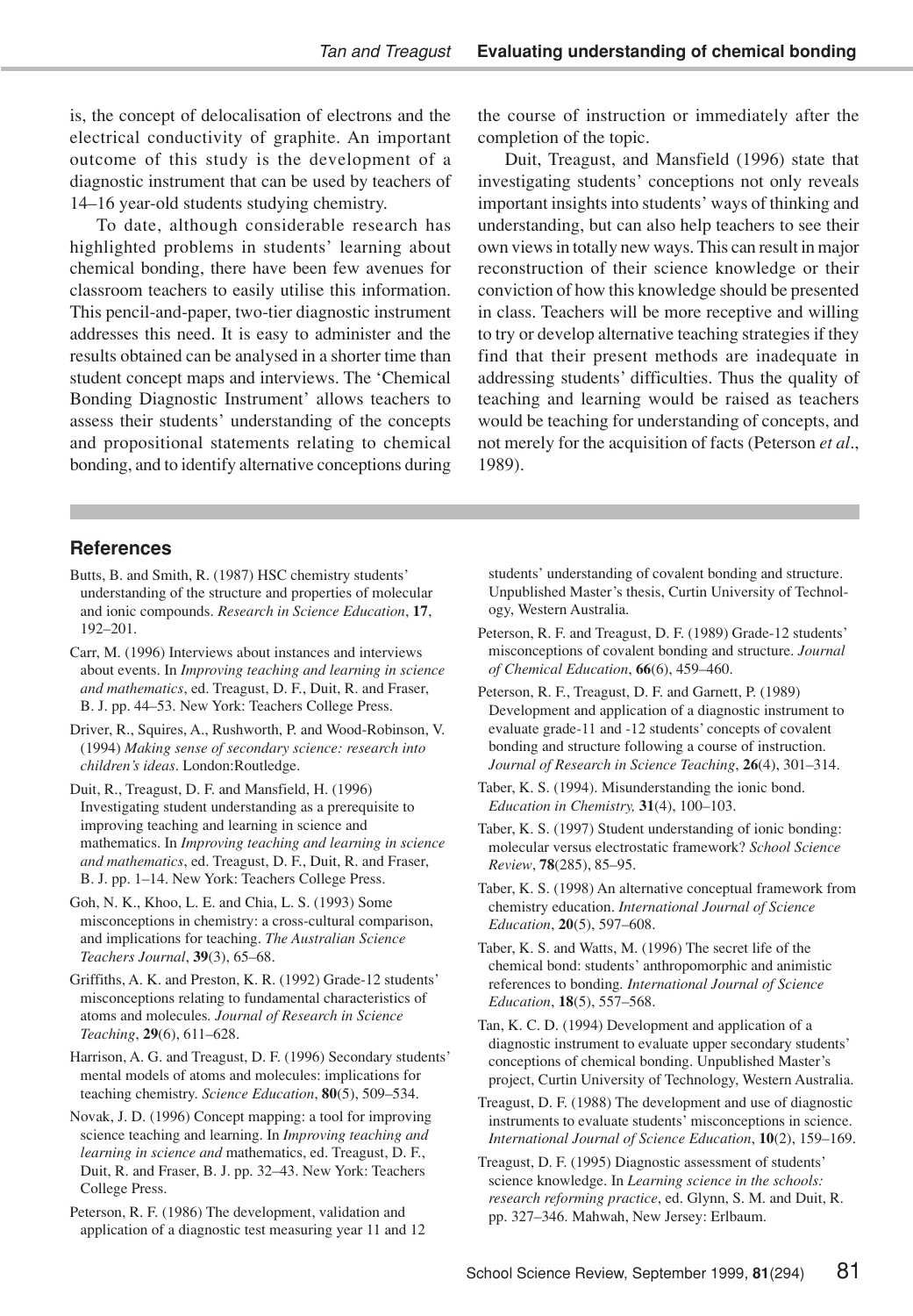#### Appendix: Chemical Bonding Diagnostic Instrument

#### **1 Sodium chloride, NaCl, exists as a molecule.**

**I** True **II** False

#### **Reason**

**A** The sodium atom shares a pair of electrons with the chlorine atom to form a simple molecule.

**B** After donating its valence electron to the chlorine atom, the sodium ion forms a molecule with the chloride ion.

**C** Sodium chloride exists as a lattice consisting of sodium ions and chloride ions.

**D** Sodium chloride exists as a lattice consisting of covalently bonded sodium and chlorine atoms.

**2 Silicon carbide has a high melting point and high boiling point. This information suggests that the bonds in silicon carbide are:**

**I** weak **II** strong

**Reason**

**A** Silicon carbide is a simple molecular solid.

**B** Silicon carbide is a macromolecule composed of covalently bonded atoms.

**C** Silicon carbide is a macromolecule composed of covalently bonded molecules.

A large amount of energy is required to break the intermolecular forces in silicon carbide.

#### **3 Element C (electronic configuration 2,8,18,8,2) and element E (electronic configuration 2,7) react to form an ionic compound, CE<sup>2</sup> .**

**I** True **II** False

#### **Reason**

**A** An atom of C will share one pair of electrons with each atom of E to form a covalent molecule,  $CE_{2}$ .

**B** A macromolecule consists of covalently bonded atoms of C and E.

**C** Atoms of C will each lose two electrons and twice as many atoms of E will each gain one electron to form an ionic compound  $\mathsf{CE}_2$ .

**D** An atom of C will lose one electron to an atom of E to form an ionic compound CE.

**4 The compound formed between magnesium and oxygen can be used as a heat-resistant material to line the walls of furnaces.**

**I** True **II** False

#### **Reason**

**A** The lattice of magnesium oxide resembles that of silicon dioxide.

**B** The covalent bonds between magnesium and oxygen atoms are strong.

**C** The intermolecular forces between the magnesium oxide molecules are weak.

**D** There are strong ionic forces between magnesium and oxide ions in the lattice.

#### **5 Graphite can conduct electricity because it has delocalised electrons.**

**I** True **II** False

**Reason**

**A** Only three of the four valence electrons of a carbon atom are involved in bonding and the fourth electron is delocalised.

**B** Electrons escape from the covalent bonds in graphite and are free to move within the molecule.

**C** Graphite can conduct electricity because it has layers of carbon atoms which can slip over each other.

Graphite can conduct electricity because in graphite, some carbon atoms are delocalised and they conduct electricity.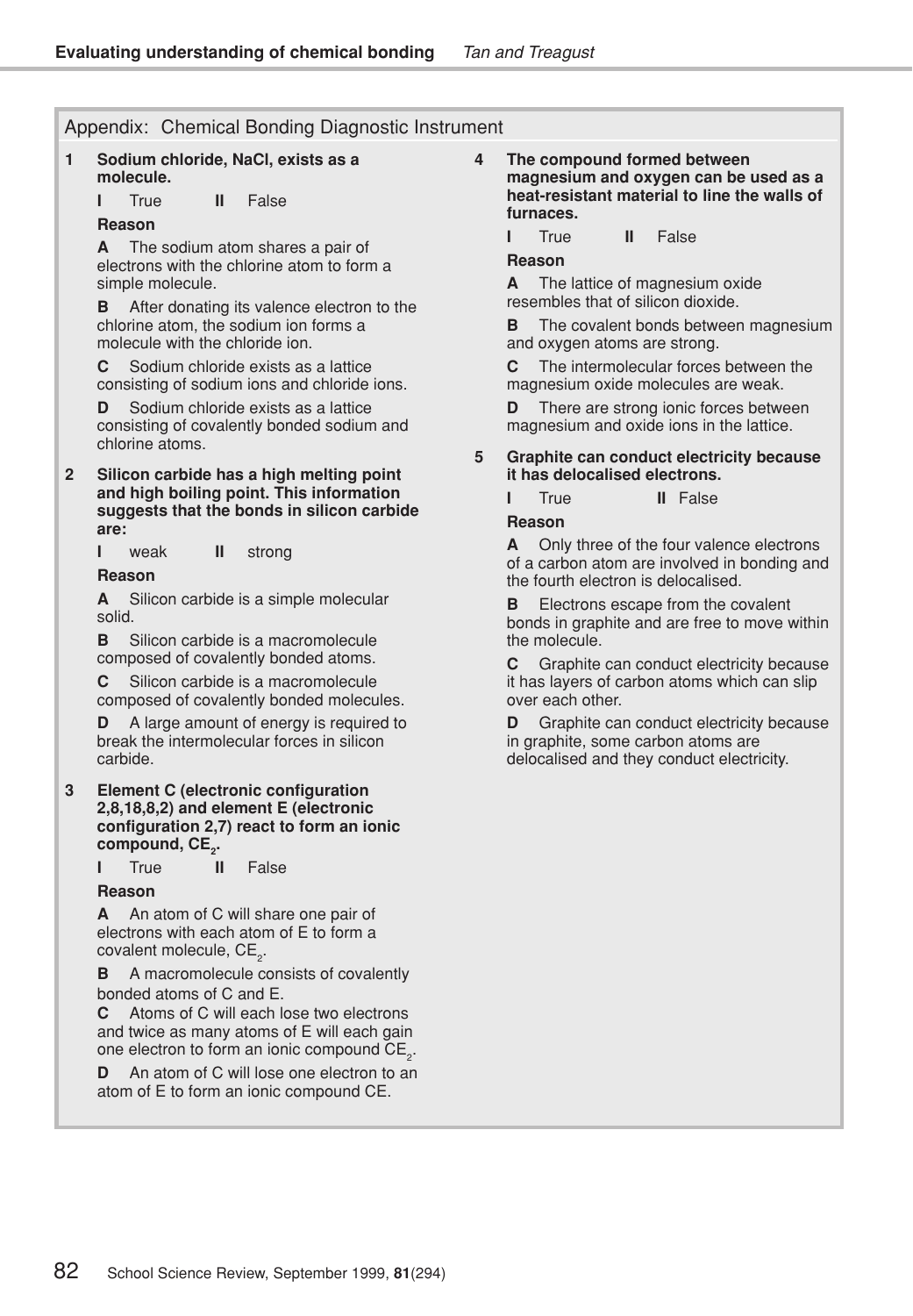

**Reason [See next column]** **A** Simple molecular solids consist only of small molecules made up of two to four atoms.

**B** Simple molecular solids consist of molecules with weak intermolecular forces between molecules.

**C** Macromolecules contain molecules which are covalently bonded together.

**D** When the atoms of an element are covalently bonded, they will form macromolecules.

- **8 Water (H2O) and hydrogen sulphide (H<sup>2</sup> S) have similar chemical formulae and structures. At room temperature, water is a liquid and hydrogen sulphide is a gas. This difference in state is due to:**
	-
	- **I** forces between molecules<br>**II** forces within molecules forces within molecules

#### **Reason**

**A** The difference in the forces attracting water molecules and those attracting hydrogen sulphide molecules is due to the difference in strength of the O–H and the S–H covalent bonds.

**B** The bonds in hydrogen sulphide are easily broken whereas those in water are not.

**C** The hydrogen sulphide molecules are closer to each other, leading to greater attraction between molecules.

**D** The forces between water molecules are stronger than those between hydrogen sulphide molecules.

#### **9 A product XYZ has a smooth, thick, cream-like texture. Based on this, product XYZ would be classified as a:**

- **I** simple molecular substance<br>**II** macromolecule
	- **II** macromolecule

#### **Reason**

**A** This cream-like substance is made up of layers of covalently bonded atoms.

**B** The thick, cream-like texture results from weak covalent bonding throughout the substance.

**C** The molecules in the substance experience weak forces between them and hence move to accommodate changes in the shape of the solid.

**D** The bonds within the molecules of the substance break easily to accommodate the changes in shape of the solid.

**Kim-Chwee Daniel Tan** is a Lecturer at the National Institute of Education, Nanyang Technological University, Republic of Singapore.

**David F. Treagust** is Professor of Science and Mathematics Education at Curtin University of Technology, Perth, Western Australia.